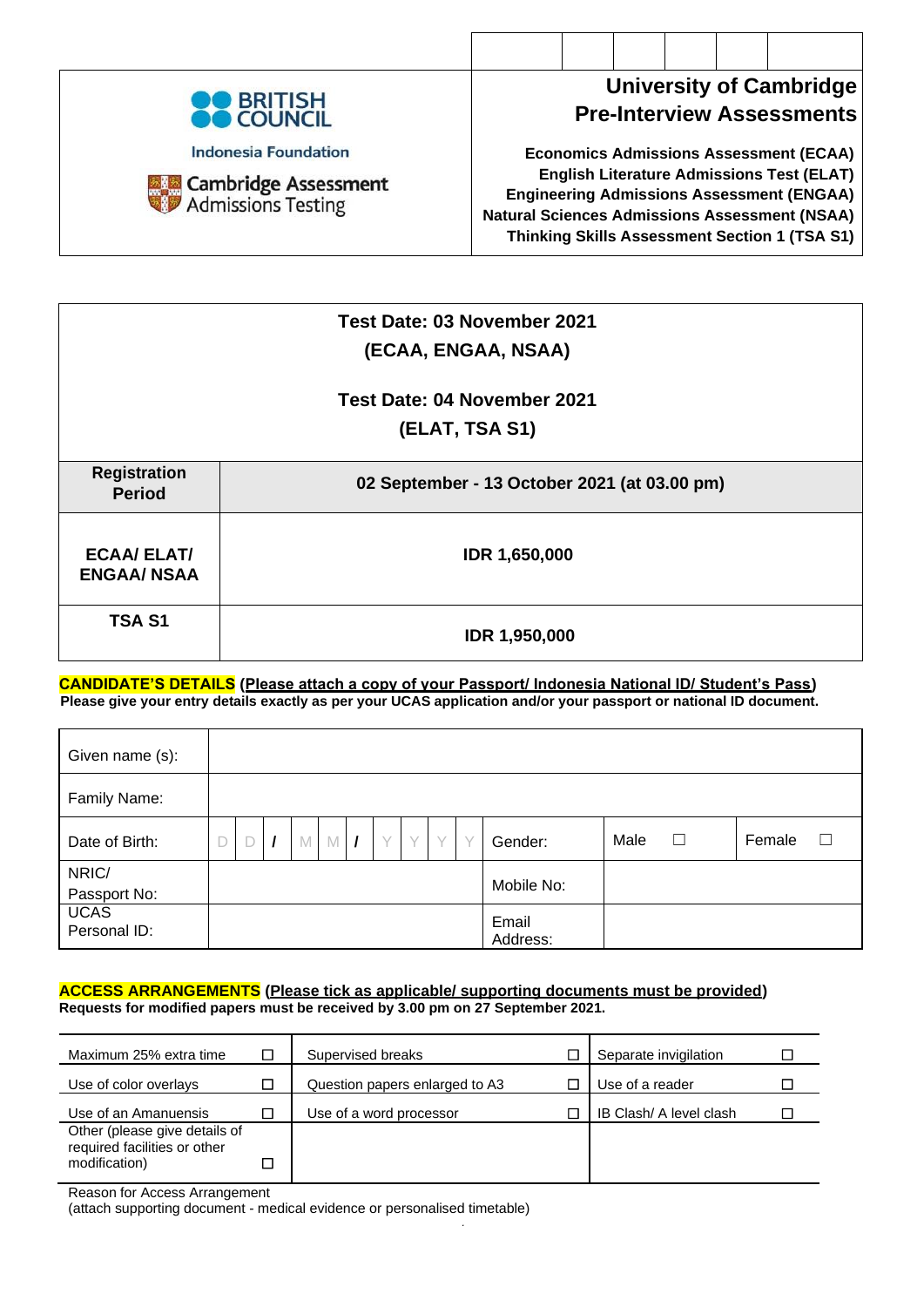

**Cambridge Assessment** Admissions Testing

## **University of Cambridge Pre-Interview Assessments**

**Economics Admissions Assessment (ECAA) English Literature Admissions Test (ELAT) Engineering Admissions Assessment (ENGAA) Natural Sciences Admissions Assessment (NSAA) Thinking Skills Assessment Section 1 (TSA S1)**

### **University of Cambridge Pre-Interview Assessments – (Please select below)**

| <b>Pre-interview Assessment</b>                         | Tick $(\check{v})$ | Course Code*                                      | Tick $(\check{v})$ |
|---------------------------------------------------------|--------------------|---------------------------------------------------|--------------------|
| <b>Economics Admissions</b><br><b>Assessment (ECAA)</b> |                    | L <sub>100</sub> Economics                        |                    |
| <b>English Literature Admissions Test</b><br>(ELAT)     |                    | Q300 English                                      |                    |
| <b>Engineering Admissions Assessment</b>                |                    | H100 Engineering                                  |                    |
| (ENGAA)                                                 |                    | H810 Chemical Engineering via<br>Engineering      |                    |
|                                                         |                    | <b>BCF0 Natural Sciences</b>                      |                    |
| <b>Natural Sciences</b><br><b>Admissions Assessment</b> |                    | H813 Chemical Engineering via Natural<br>Sciences |                    |
| (NSAA)                                                  |                    | D100 Veterinary Medicine                          |                    |
| <b>Thinking Skills Assessment</b><br>Section 1 (TSA S1) |                    | KL41 Land Economy                                 |                    |

*NB: If you are applying to study Mathematics you will need to take the Sixth Term Examination Paper (STEP) post-interview. Further information relating to the University of Cambridge pre-interview assessments can be found a[t www.admissionstesting.org/cam](http://www.admissionstesting.org/cam-assessments/)[assessments/](http://www.admissionstesting.org/cam-assessments/)*

## **Reminder**

### \***No refund or transfer is allowed after 13 October 2021**\*

Your privacy is important to British Council Indonesia Foundation. British Council Indonesia Foundation is committed to preserving the confidentiality of *students' personal information and undertakes not to divulge any of the students' personal information to any third party without the prior consent of the student. Our privacy policy can be found on our website.*

*Under UK Data Protection law and the Singapore Data Protection Act you have the right to ask for a copy of the information we hold on you, and the right to ask us to correct any inaccurate information. If you want to find out more about this please contact your local British Council office.*

*The British Council believes the all children have potential and every child matters – everywhere in the world. The British Council affirms the position that all children have the right to be protected from all forms of abuse as set out in article 19, UNRC, 1989.*

*British Council Indonesia Foundation is an Indonesian registered foundation for cultural relations and educational opportunities established by British Council Holdings UK. Approved by the Minister of Law and Human Rights under Decree No: AHU-6501.AH.01.04 Year 2013*